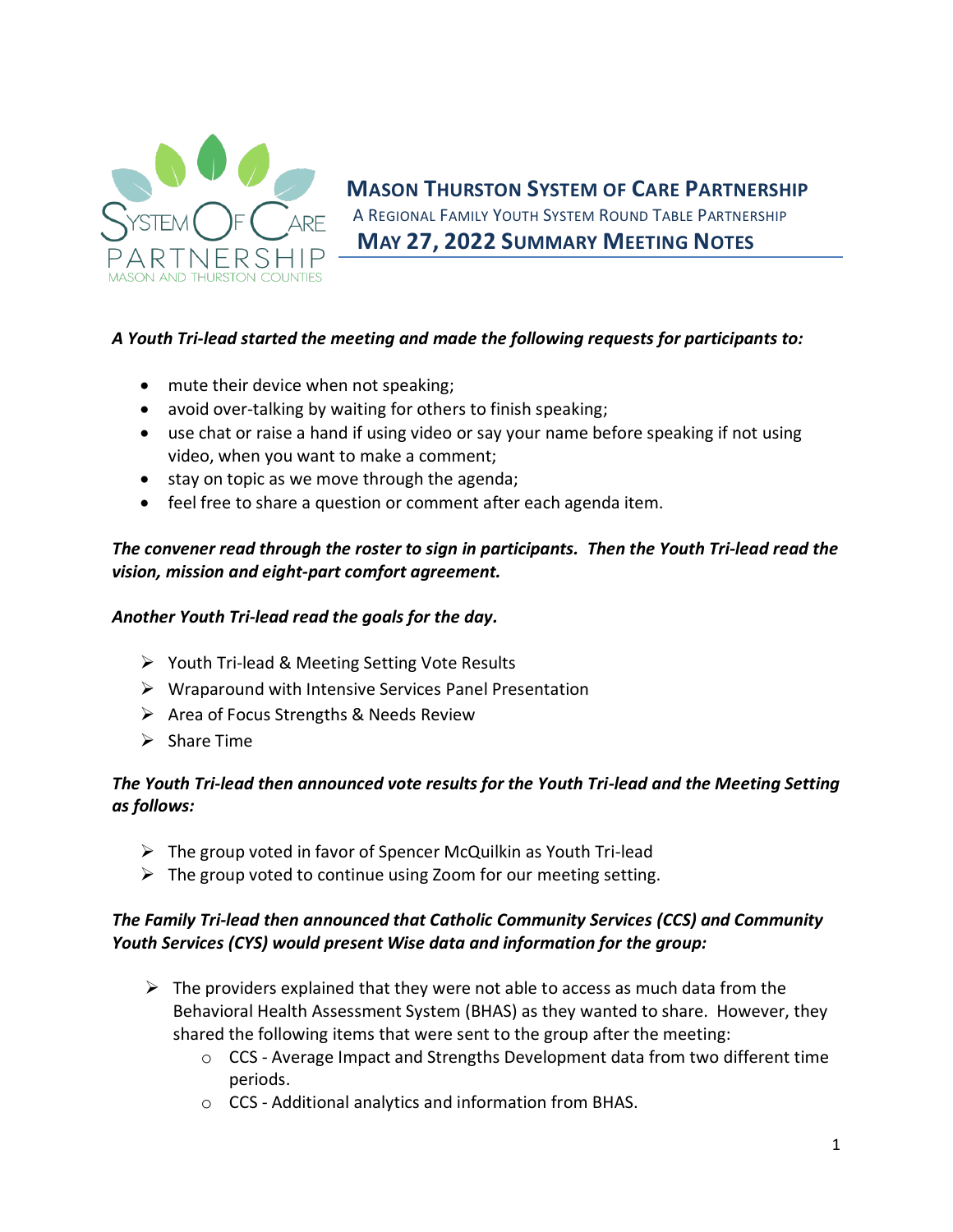- o CYS Average Impact and Key Intervention Needs data.
- o CYS Strengths Development data.
	- A new participant that runs an organization to support youth on the street who are houseless asked for an explanation of the numbers on the graphs.
	- A parent thanked the providers for using bold colors on the graphs making it easier to read.
	- A parent commented that it sounds like a great program.
	- Two parents commented on the lack of education/knowledge about domestic violence and trauma informed care and that this has been very discouraging and said that EMDR can be helpful.
	- The Educational Services District 113 (ESD 113) representative defined EMDR as Eye Movement Desensitization Reprocessing.
	- A parent said that trauma informed care training for children exposed to violence could be helpful.
	- **The Catholic Community Services (CCS) provider asked everyone to** check out the WISe reports for information about quality assurance:
		- [https://www.hca.wa.gov/about-hca/behavioral-health](https://www.hca.wa.gov/about-hca/behavioral-health-recovery/wraparound-intensive-services-wise-0)[recovery/wraparound-intensive-services-wise-0](https://www.hca.wa.gov/about-hca/behavioral-health-recovery/wraparound-intensive-services-wise-0)
	- **Parents and providers thanked each other for the discussion.**

*The System Tri-lead then reminded the group that they voted for item 'h' from the list of needs and that it received the majority of votes. She then read it aloud to the group and explained that we stopped last month before the discussion ended and will be reviewing the list of needs and strengths and see if there are any additions from the group before sending a vote request to the group to choose the top two needs.* 

*Item h: More mental health awareness and fluency taught in schools, to parents and to staff. The Ending the Silence presentation with NAMI Mason/Thurston is a good starting point.*

*Following is the list from April that was displayed for the group and reviewed.*

- **Strengths:**
	- o Infrastructure to support schools (Educational Service District 113/ESD 113) Tier 1 and Tier 2 behavioral health supports, includes advocate and navigator, Youth Mental Health First Aid, technical assistance office hours
	- o Requirements for schools to support social emotional learning
	- o Wraparound with Intensive Services (WISe) partners with schools, has Memorandums of Understanding (MOUs
	- o Behavioral Health Resources (BHR) parents with schools, has Memorandums of Understanding (MOUs)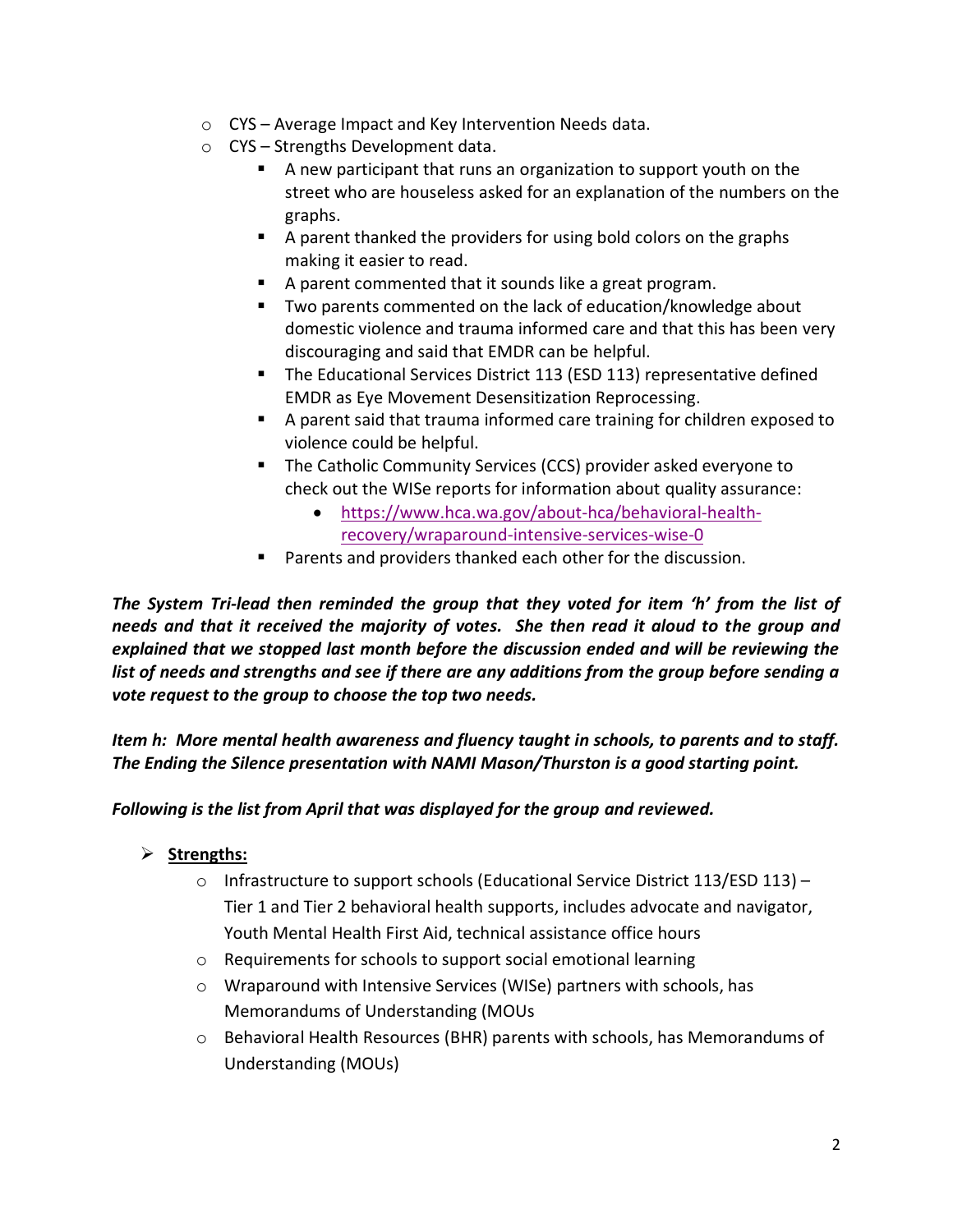- $\circ$  North Thurston accommodates special needs of students through alternative school options like GRAVITY
- o Positive Behavior Intervention and Supports (PBIS) is an example of a Multi-Tiered System of Support (MTSS)
- $\circ$  Tier 1 all students get classroom-based learning, parent and staff education (ESD provides some of this)
- $\circ$  Tier 2 students at risk, early interventions, often small groups (often ESD or counselors)
- $\circ$  Tier 3 treatment (often formal behavioral health supports from other agencies)
- $\circ$  Education Liaison from National Alliance for Mental Health could present Ending the Silence
- $\circ$  Parent groups having information given to them is a good way to get information out; build on strength of parents who are advocating for their children
- $\circ$  Shelton School District administration and teachers supportive when parents have questions or concerns
- $\circ$  North Mason School District Thom Worlund and team have been supportive for students and parents
- o WISe and Community Youth Services (CYS) leadership staff partnered with ESD 113 around Tier 3 Wraparound Pilot in Tumwater, Hood Canal, and Shelton school districts (SMART – School Mental Health Assessment Research and Training)
- $\circ$  ESD 113 has a robust set of resources including a coordinator who works with some districts to help them build a multi-tiered system of support or assess the services they already have and make changes (SHAPE – school health assessment performance and evaluation system)
- $\circ$  School districts of a certain size must have resources on their website many already have this
- **Needs:**
	- $\circ$  Schools and parents are not always aware of what is available or accessible
	- o Resources are not all accessible in one place/advertised using consistent processes
	- $\circ$  Not all behavioral health needs are visible (ex. how we present on the outside may not match how we feel on the inside)
	- $\circ$  Needs for informing how services can be initiated (such as Family Initiated Treatment)
	- $\circ$  Sharing what the family groups are/more family groups in general, put the information out to the community to increase knowledge about what is available/get more involvement (increase knowledge across districts and neighborhoods)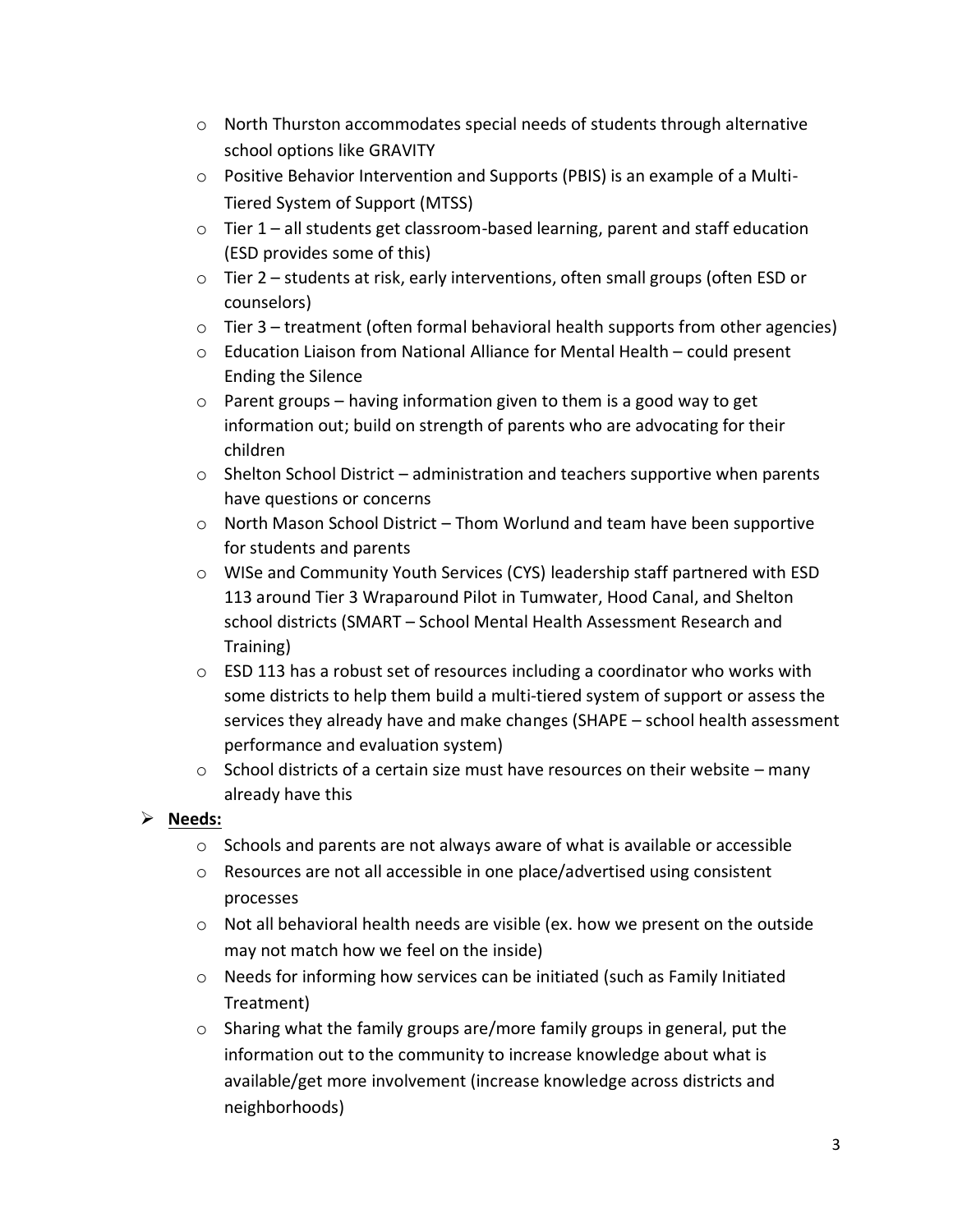- o Pre-service training for teachers, use state projects or teachers' union for ongoing training about mental health awareness (there are requirements for school staff about ongoing training on behavioral health topics, but it is only required every 5 years currently)
- o Increasing teacher knowledge of behavioral health needs could decrease likelihood of unknowingly exacerbating mental health symptoms
- o Districts of a certain size must have resources on their website
- o Kids miss some education/instruction when receiving school based behavioral health services; this also often leaves parents out of treatment
- $\circ$  Suggestion to tap into district information sharing techniques (ex. weekly voicemails/emails) to share about parent groups and other behavioral health resources
- $\circ$  More education for staff around how to respond to varying needs of students (ex. students who have IEP or 504 Plan may be mainstreamed), so that students can remain in class
- $\circ$  Life skills classes or groups (ex. after school Dungeons and Dragons group)
- $\circ$  Having schools rotate times of meetings if client refuses to meet with family
- o Anti-stigma for school personnel and students ("de-weaponize stigma around weirdness")
- $\circ$  Trauma-informed teaching strategies (assume kids could be impacted by trauma, so using techniques that take this into account)
- $\circ$  More information/clarification about the language we're using to explain the services we're providing
- o Care/support for school staff so that they can be responsive to student needs
- $\circ$  Acknowledgment that student and staff needs have changed throughout the pandemic
- $\circ$  More information/training on trauma-informed care for all staff (ex. office staff, custodial staff, etc…), not just teachers
- $\circ$  Crisis response in school buildings (as opposed to kicking students out for showing challenging behaviors); training for staff on de-escalation
- $\circ$  Instruction or information for students about behavioral health (so that they understand what their peers may be experiencing/displaying)
- $\circ$  Keep the kids in schools (as opposed to expulsion for disciplinary issues) when possible
	- **The state discipline laws were updated 2 years ago and suspension is only** an appropriate response for certain dangerous behaviors
- o Collaboration with resource officer